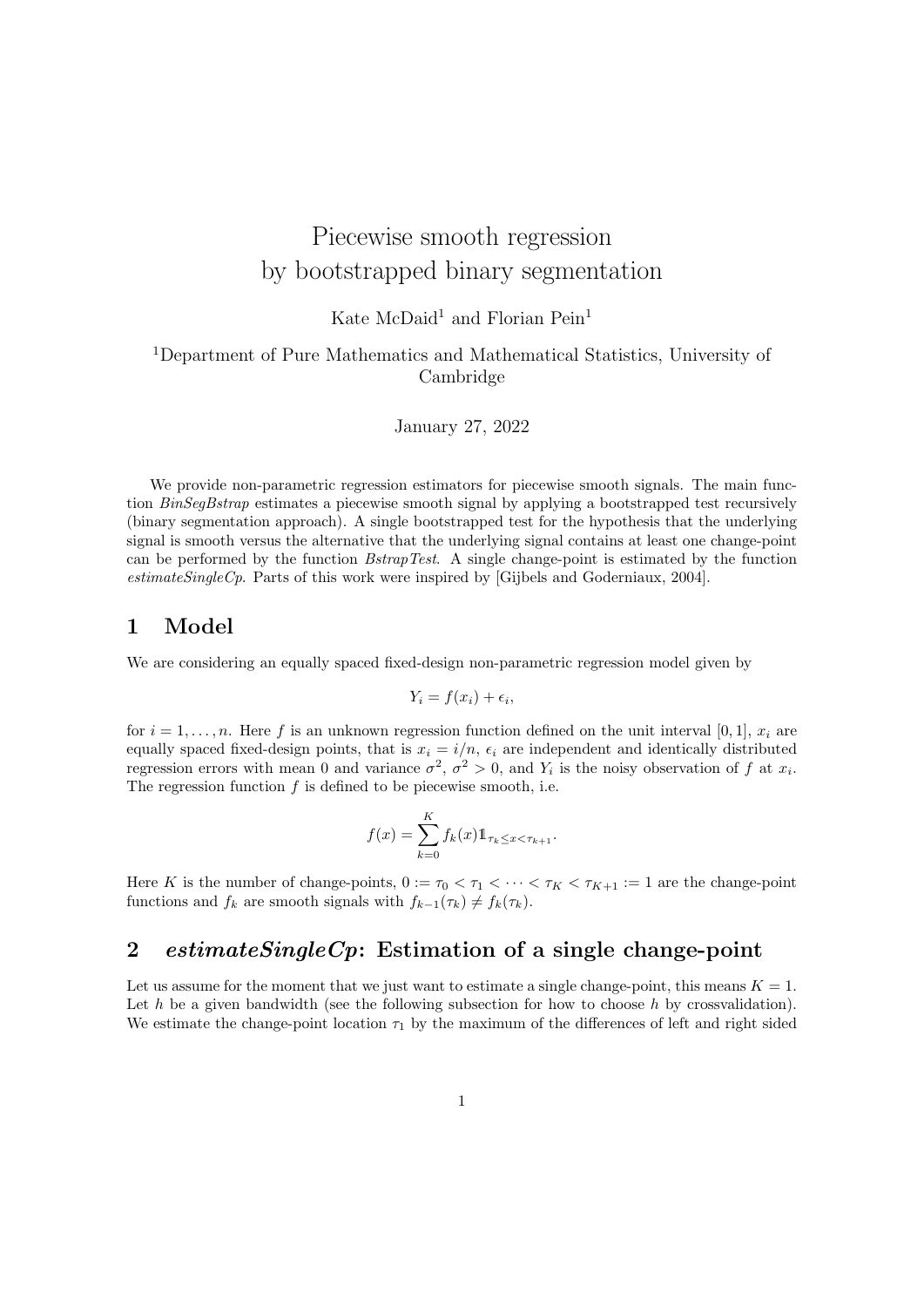running means. More precisely, let  $b(h) := |nh|$  be the window size for the running means. We then define

$$
\hat{t}_1(h) := \underset{t=b(h)+1,...,n-b(h)}{\operatorname{argmax}} \frac{1}{b(h)} \sum_{i=1}^{b(h)} Y_{t+i-1} - \frac{1}{b(h)} \sum_{i=1}^{b(h)} Y_{t-i}
$$

and  $\hat{\tau}_1(h) := \hat{t}_1(h)/n$ . We then estimate  $f_0$  and  $f_1$  by kernel smoothers with bandwidth h. And the jump size is defined by  $\hat{f}_1(\hat{\tau}_1) - \hat{f}_0(\hat{\tau}_1)$ .

This is implemented in the function  $estimateSingleCp$  and the resulting estimation is shown in Figure 1.

```
set.seed(1)
n \le -100signal \leq sin(2 * pi * 1:n / n)
signal [51:100] < - signal [51:100] + 5y \leftarrow \text{norm}(n) + \text{signal}# call of estimateSingleCp with fixed bandwidth 0.1
est \leq estimateSingleCp(y = y, bandwidth = 0.1)
# estimated location
est$cp
## [1] 51
# estimated jump size
est$size
## [1] 4.496773
# plot of observations, true and estimated signal
plot(y, pch = 16, col = "grey30")lines(signal)
lines(est$est, col = "red")
```
#### 2.1 Bandwidth selection by crossvalidation

The bandwidth and hence the window sizes of the running means are selected by crossvalidation (unless the user input is a single bandwidth as above). Let  $h_1, \ldots, h_m$  be potential bandwidths. For each bandwidth  $h_i$  we compute window size  $b(h_i)$  and the estimated change-point location  $\hat{\tau}_1(h_i)$ . The bandwidth is then evaluated by the crossvalidation quantity

$$
CV(h) = \sum_{i=1}^{i_0} {\{\hat{g}_1^{-i}(x_i) - Y_i\}}^2 + \sum_{i=i_0+1}^{n} {\{\hat{g}_2^{-i}(x_i) - Y_i\}}^2,
$$

with  $i_0 = \max\{i : x_i \leq \tau_1(h_j)\}\$  and where  $\hat{g}_1^{-i}(\cdot)$  and  $\hat{g}_2^{-i}(\cdot)$  denote one sided kernel estimators on the intervals  $[0, \hat{\tau}_1(h_j)]$  and  $(\hat{\tau}_1(h_j), 1]$ , respectively, using bandwidth  $h_j$  and disrecarding the *i*-th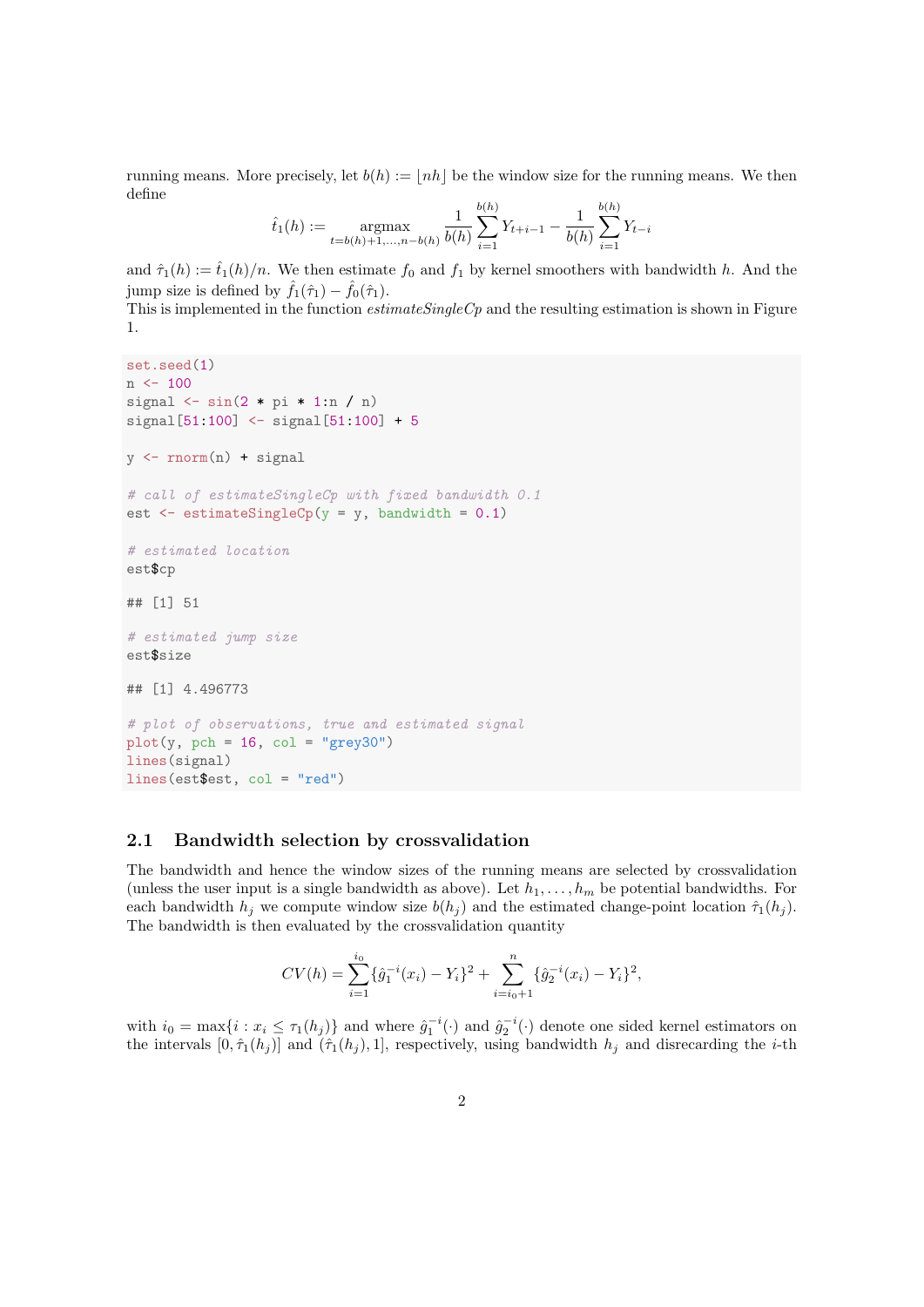

Figure 1: Observations (grey points), underlying signal (black line) and estimated signal (red line).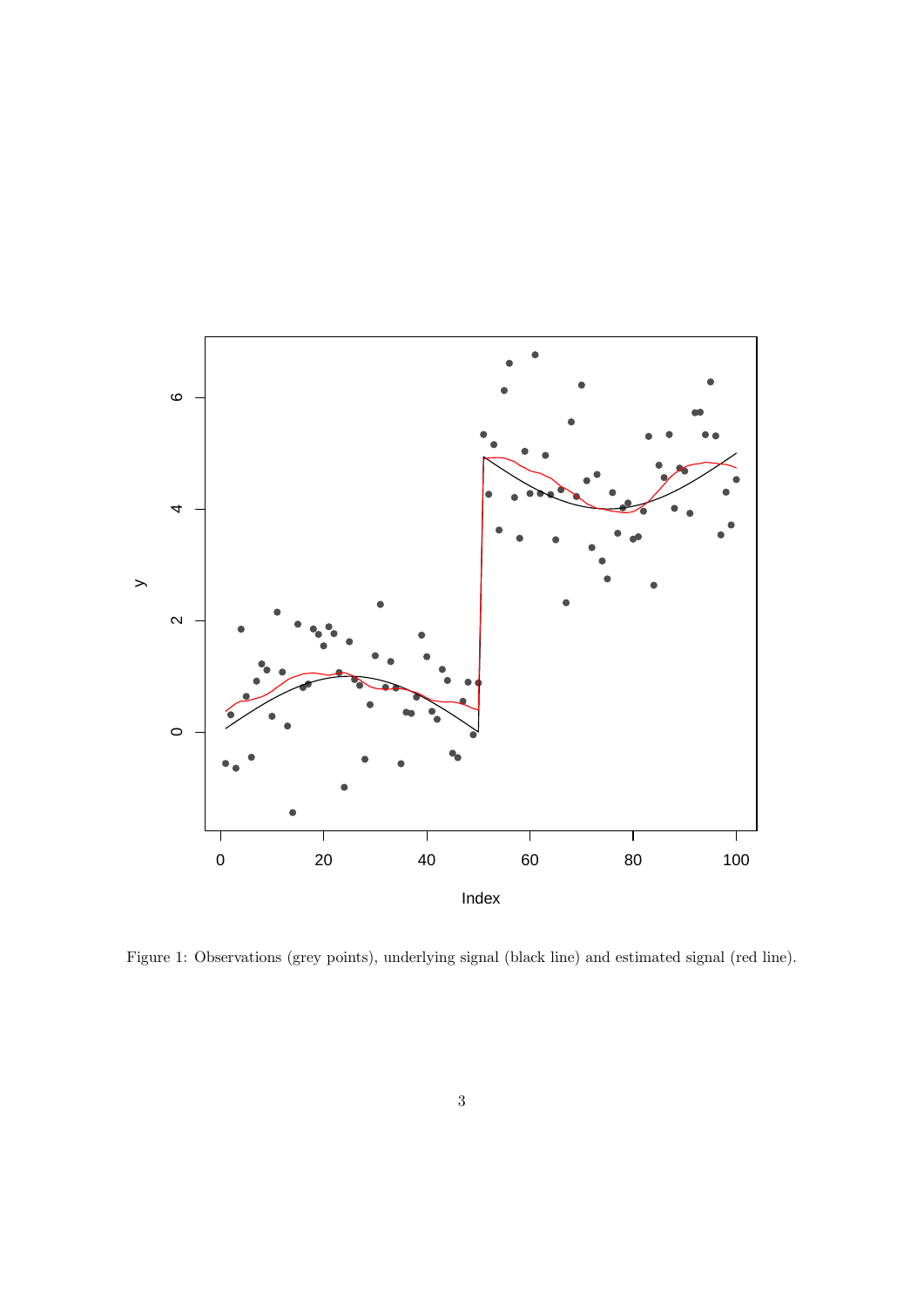data point. The cross-validated bandwidth selector is then defined as

$$
\hat{h}_{\rm CV} = \underset{h \in \{h_1, \ldots, h_m\}}{\operatorname{argmin}} CV(h).
$$

This criterion was suggested in [Gijbels and Goderniaux, 2004].

Note that the test has almost no power when the bandwidth for the kernel smoother is too small, since then a change-point can be approximated well by a quickly changing smooth function. We now recall *estimateSingleCp* without a user given bandwidth. Instead, the bandwidth will be determined by crossvalidation. The resulting fit is shown in Figure 2.

```
set.seed(1)
n \le -100signal \leq sin(2 * pi * 1:n / n)
signal[51:100] <- signal[51:100] + 5
y \leftarrow \text{norm}(n) + \text{signal}# call of estimateSingleCp with crossvalidated bandwidth
est <- estimateSingleCp(y = y)
# crossvalidated bandwidth
est$bandwidth
## [1] 0.1482495
# estimated location
est$cp
## [1] 51
# estimated jump size
est$size
## [1] 4.37739
# plot of observations, true and estimated signal
plot(y, pch = 16, col = "grey30")lines(signal)
lines(est$est, col = "red")
```
### 3 BstrapTest: Bootstrap test for a single change-point

The function *BstrapTest* tests whether the underlying signal is smooth or contains at least one change-point, i.e.

$$
H_0: K = 0
$$
 vs.  $H_1: K \neq 0$ .

As test statistic we simply use absolute value of the jump size of the previous estimator, i.e.

 $\sim$ 

$$
T:=\left|\hat{f}_1(\hat{\tau}_1)-\hat{f}_0(\hat{\tau}_1)\right|.
$$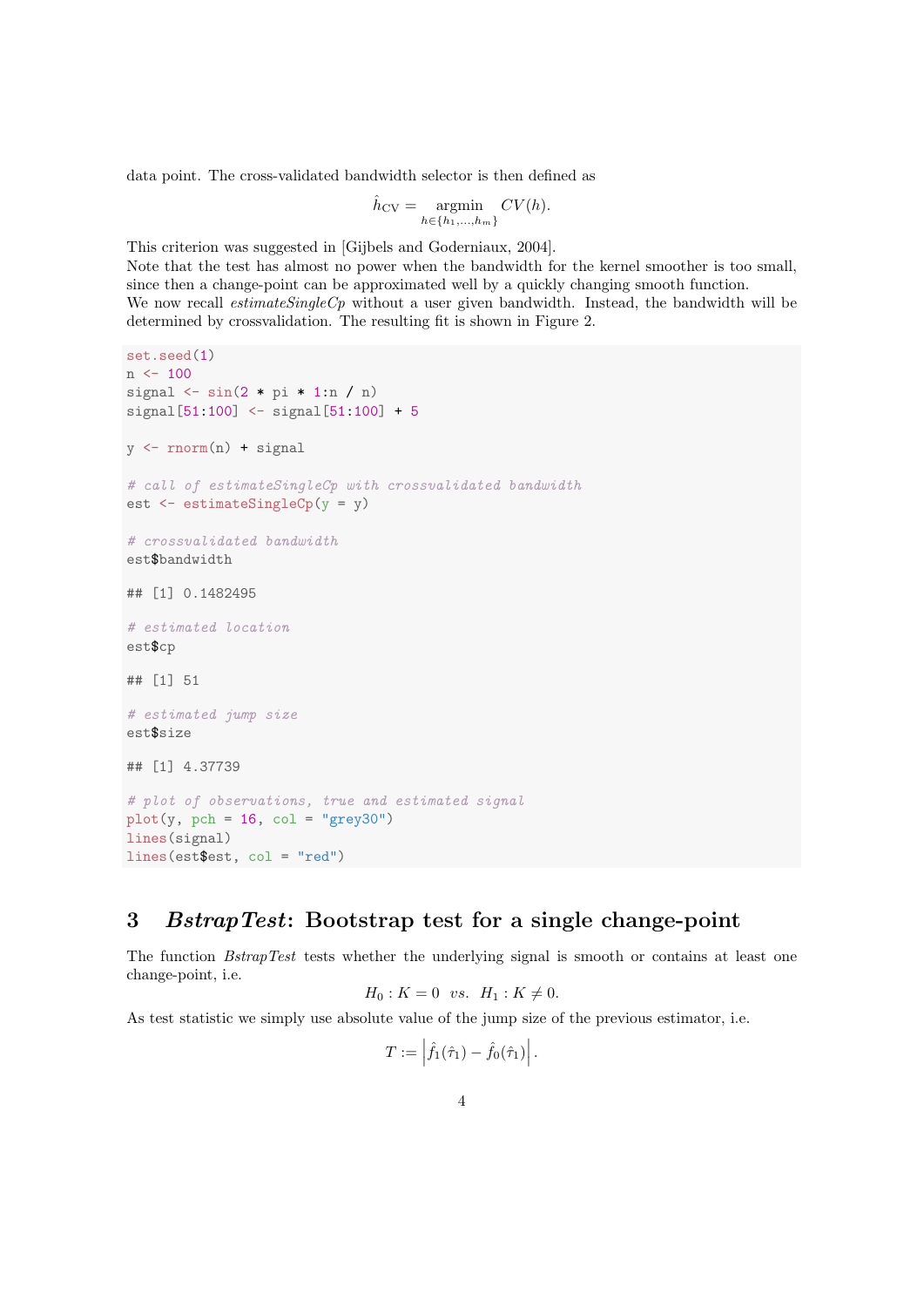

Figure 2: Observations (grey points), underlying signal (black line) and estimated signal (red line).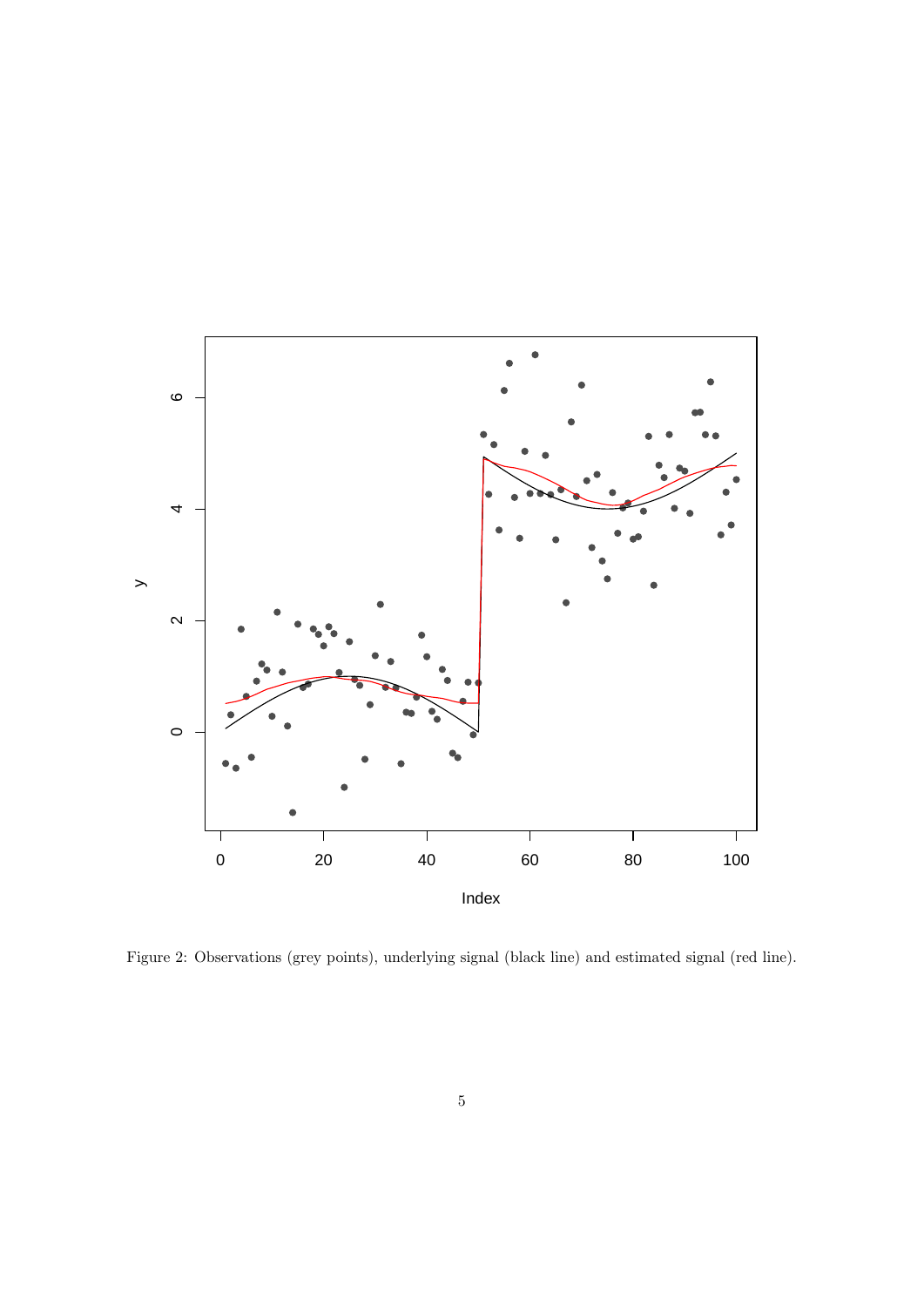Critical value and p-value are obtained by boostrapping: We estimate the errors by subtracting the previous estimate  $\hat{f}$  from the observations. From these estimated errors we resample with replacement  $\epsilon_1^*, \ldots, \epsilon_n^*$ . And defined our bootstrapped observations as these errors plus a usual kernel estimate of the observations with a crossvalidated bandwidth. Finally, we compute for these observations our test statistic and repeat the procedure B times. This approach was proposed in [Gijbels and Goderniaux, 2004] and more details can be found there as well.

```
set.seed(1)
n <- 100
signal \leq sin(2 * pi * 1:n / n)
signal[51:100] <- signal[51:100] + 5
y \leftarrow \text{rnorm}(n) + \text{signal}test \leq - BstrapTest(v = v)
# whether the test rejected
test$outcome
## [1] TRUE
# p-Value
test$pValue
## [1] 0
```
## 4 BinSegBstrap: Estimates a piecewise smooth signal

To estimate a signal with arbitary many changes we use binary segmentation and call the previous test recursively. The final estimator is given by kernel smoothing on each segment separately. To this end, we use a bandwidth that is jointly selected by crossvalidation.

More precisely, binary segmentation is a generic technique for multiple change-point detection in which we initially search the entire data-set for one change-point. Once a change-point is detected the data are split into two subsegments defined by the detected change point. A similar search is performed on both sub-segment possibly resulting in further splits. Recursion on a given segment continues until the null hypothesis that the underlying signal is smooth on the considered subsegment is accepted. A pseudocode for the method of standard binary segmentation is given in [Fryzlewicz, 2014].

This methodology can be applied by the function  $BinSegBstrap$ . Figure 3 shows the estimated signal for a function with three true change-points.

```
set.seed(1)
n <- 200
signal \leq sin(2 * pi * 1:n / n)
signal[51:100] <- signal[51:100] + 5
signal[151:200] <- signal[151:200] + 5
```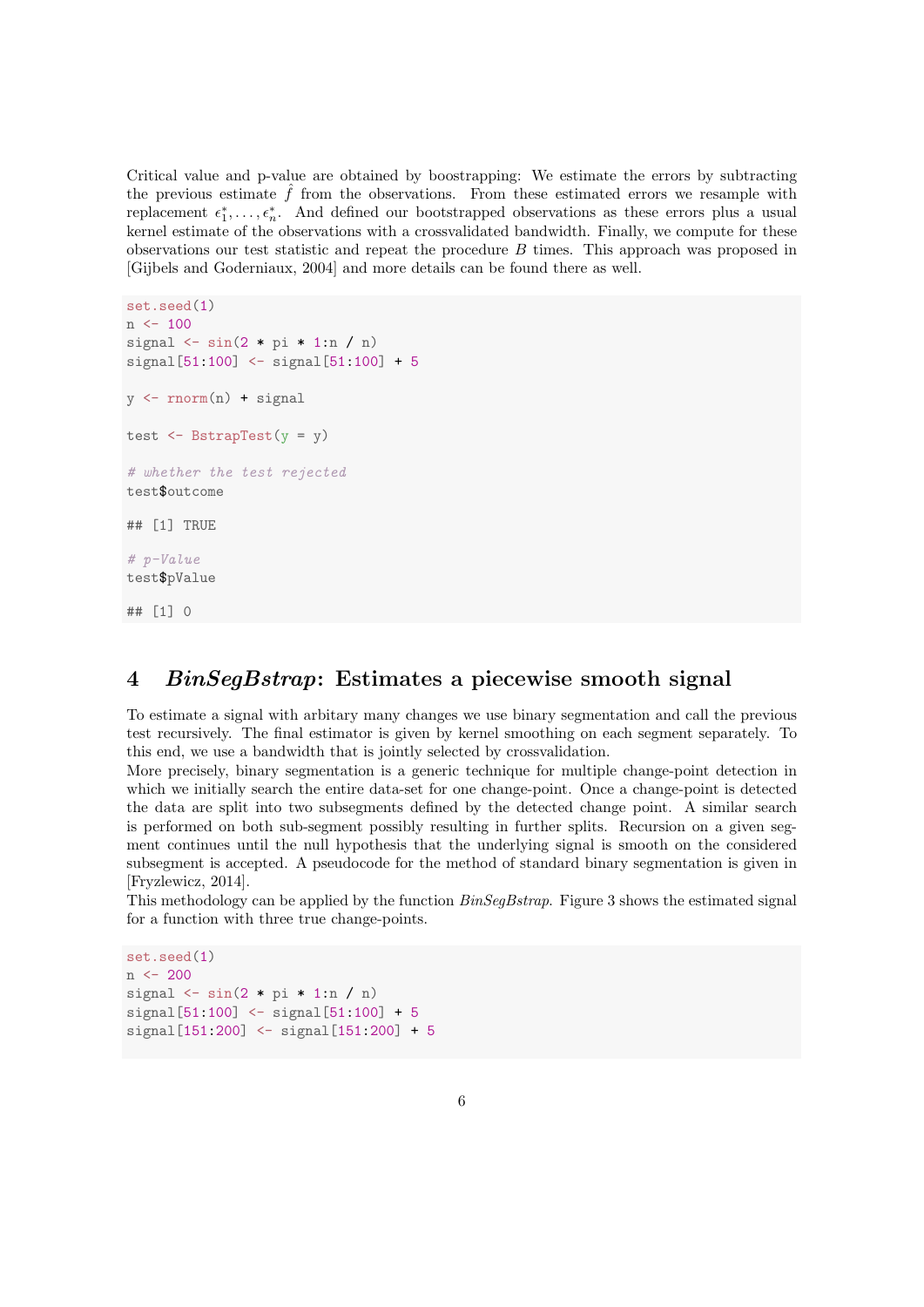```
y \leftarrow \text{norm}(n) + \text{signal}est <- BinSegBstrap(y = y)
# estimated change-points
est$cps
## [1] 51 101 151
# plot of observations, true and estimated signal
plot(y, pch = 16, col = "grey30")lines(signal)
lines(est$est, col = "red")
```
## References

- [Fryzlewicz, 2014] Fryzlewicz, P. (2014). Wild binary segmentation for multiple change-point detection. The Annals of Statistics, 42(6):2243–2281.
- [Gijbels and Goderniaux, 2004] Gijbels, I. and Goderniaux, A.-C. (2004). Bootstrap test for changepoints in nonparametric regression. Journal of Nonparametric Statistics, 16(3-4):591–611.